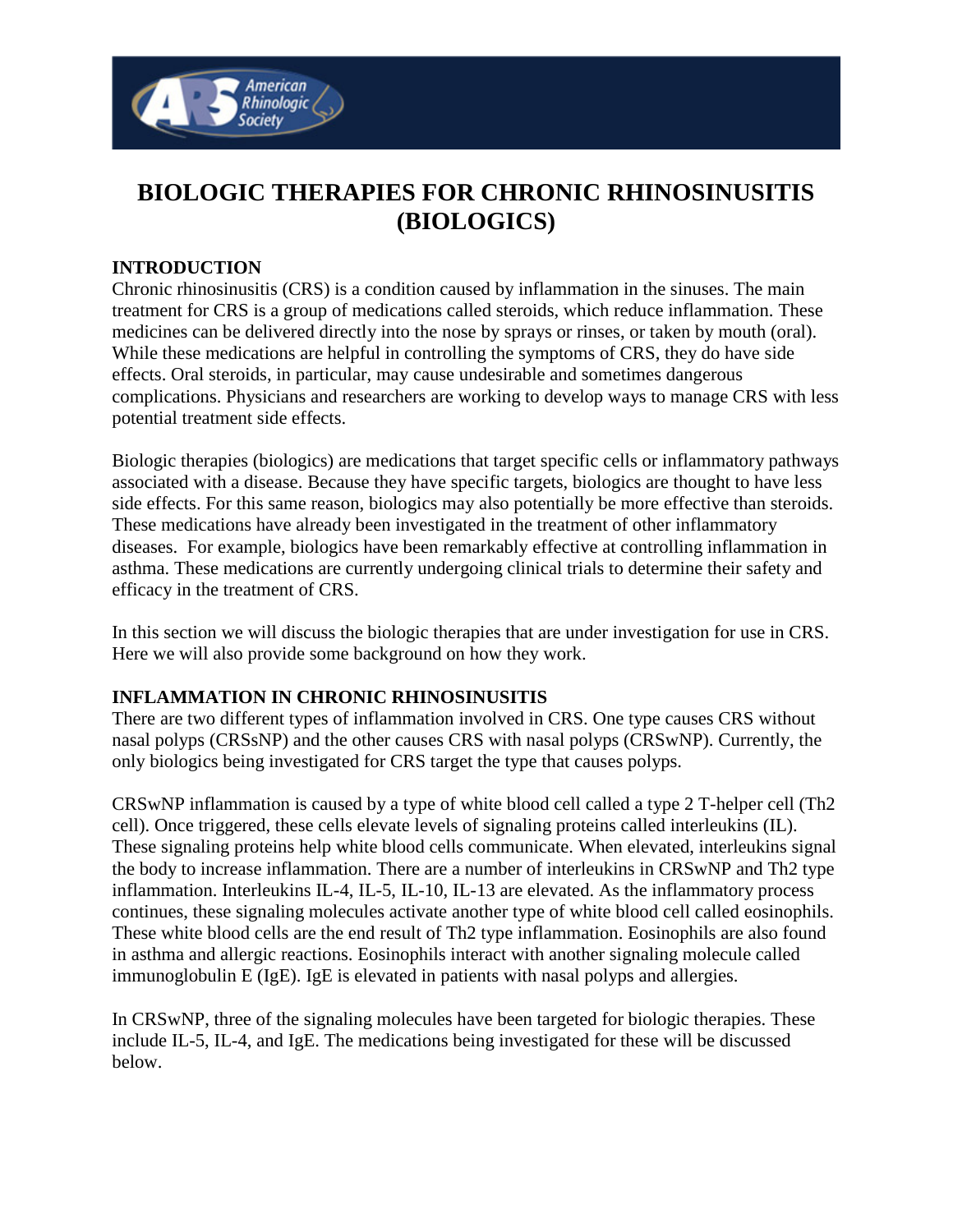## **ANTI-INTERLEUKIN-5 (IL-5) THERAPY**

IL-5 is one of the signaling molecules seen in CRSwNP type inflammation. IL-5 is often elevated in patients with nasal polyps. This molecule activates eosinophils, the while blood cells involved in the Th2 type of inflammation pathway. By reducing the amount of IL-5, these white blood cells may not be activated. This, in turn, would stop or reduce the inflammation seen in the sinuses. Medications that have been developed that target IL-5 include reslizumab and mepolizumab. Benralizumab is a similar medication which targets the IL-5 receptor. These medicines are antibodies that block the effects of IL-5. Once in the body, they find and attach to their target and deactivate it.

These medications are currently undergoing clinical trials (phase 3). The trials will determine the safety and efficacy of the medications in patients with CRSwNP. Thus far, these biologics have been examined in small trials (24 to 30 patients) over short durations (4 weeks). They were found to decrease the size of polyps seen in the nasal cavity. However, they did not improve patients' symptoms. These results have encouraged researchers to look further at the medications. Trials are being performed in larger groups and for longer treatment durations. As the results become available, they will help physicians decide if these medications should be used in CRSwNP.

### **ANTI-INTERLEUKIN-4 (IL-4) AND (IL-13) THERAPY**

IL-4 and IL-13 are other molecules being targeted in CRSwNP. IL-4 and IL-13 may play an important role in the activation of cells to form polyps in the nasal cavity. The medication that has been developed to target IL-4 is also an antibody. This antibody finds the receptor IL-4 attaches to in order to deliver its signal and block it. Blocking this receptor stops IL-13 from delivering its inflammatory message as well.

Dupilumab is an IL-4 receptor antibody. It was originally developed for use in patients with atopic dermatitis. Atopic dermatitis is an allergic-like inflammation of the skin. After dupilumab was approved for use in atopic dermatitis, a study examined its effects in CRSwNP. This study looked at 60 patients for 16 weeks to examine the effects of the medication. The researchers found both a reduction in polyp size and patient symptoms. This is currently the only biologic therapy that has been shown to do both. Dupilumab is currently in Phase 3 clinical trials.

#### **ANTI-IGE THERAPY**

IgE is an immunoglobulin that is found in elevated levels in patients with CRSwNP. It is not clear what exactly IgE does in CRSwNP. However, when IgE levels are elevated, so are eosinophils. Anti-IgE therapies have been shown to be useful in other diseases with increased eosinophils, like asthma.

Omalizumab is an antibody, which binds to IgE and deactivates it. Two studies have examined the effects of omalizumab in CRSwNP. These were both small trials (14 and 24 patients) over 16-24 weeks. Both of these studies noted an improvement in sinus inflammation on computed tomography scans (CT). One of these studies also found a reduction in polyp size. However, neither study saw improvements in patient symptoms. Phase 3 trials are currently ongoing for omalizumab as well.

# **BENEFITS OF BIOLOGIC THERAPIES**

Although in the early phases of development and investigation, these therapies have shown promising results. Biologics offer the potential to reduce inflammation in CRSwNP without the